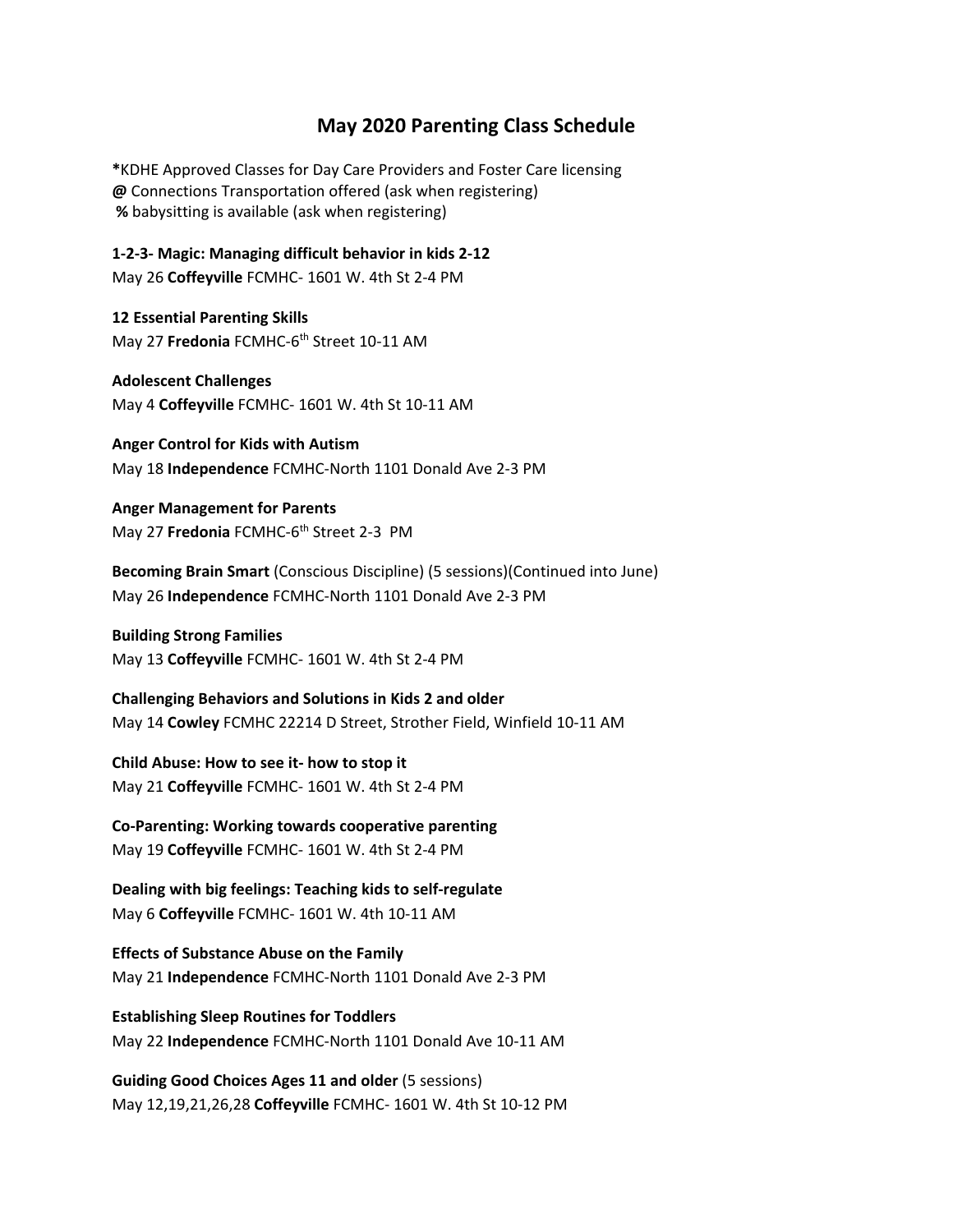**Helping Parents Raise Resilient Teens** May 4 **Coffeyville** FCMHC- 1601 W. 4th St 1-2 PM

**How to respond when your teen becomes violent** May 13 **Fredonia** FCMHC-6th Street 2-3 PM

**Keeping the Peace at Home** May 27 **Coffeyville** FCMHC- 1601 W. 4th St 10-12 PM

**Kids and Vaping: What Parents need to know** May 6 **Neodesha** FCMHC-8th Street 2-3 PM

**Learn their Language: Effective Communication strategies with teens**  May 5 **Coffeyville** FCMHC- 1601 W. 4th St 10-11 AM

**Loving Guidance: Setting Limits without Guilt** (2 sessions) May 7 **Independence** FCMHC-North 1101 Donald Ave 2-3 PM 8 **Independence** FCMHC-North 1101 Donald Ave 10-11 AM

**Love and Logic Adults supporting youth with challenging pasts** (6 Sessions, Continued into June) May 11,14,18,20 **Coffeyville** FCMHC- 1601 W. 4th St 10-12 PM 28 **Coffeyville** FCMHC- 1601 W. 4th St 2-4 PM

**Managing Emotional Mayhem** (Continued into June)(5 sessions) May 5,12,19 **Independence** FCMHC-North 1101 Donald Ave 2-3 PM

**Modern Day Step parenting**  May 6 **Neodesha** FCMHC-Neodesha 8th Street 10-11 AM

**Parenting 101- setting behavior goals and giving rewards** May 27 **Coffeyville** FCMHC- 1601 W. 4th St 2-3 PM

**Parent Education Support Group** May 18 **Independence** FCMHC-North 1101 Donald Ave 10-11 AM May 20 **Coffeyville** FCMHC- 1601 W. 4th St 2-3 PM

**Parenting Doesn't Have to Be Rocket Science** May 4 **Independence** FCMHC-North 1101 Donald Ave 2-4 PM

**Parenting Kids with Anxiety**  May 13 **Fredonia** FCMHC 6th Street 10-11 AM

**Parenting the Love and Logic Way** (6 sessions, continued into June) May 4,11,19,26 **Independence** FCMHC-North 1101 Donald Ave 10-11

**Parenting through Recovery** (6 sessions)(Continued into June) May 7,15,21,28 **Independence** FCMHC-North 1101 Donald Ave 10-11 AM